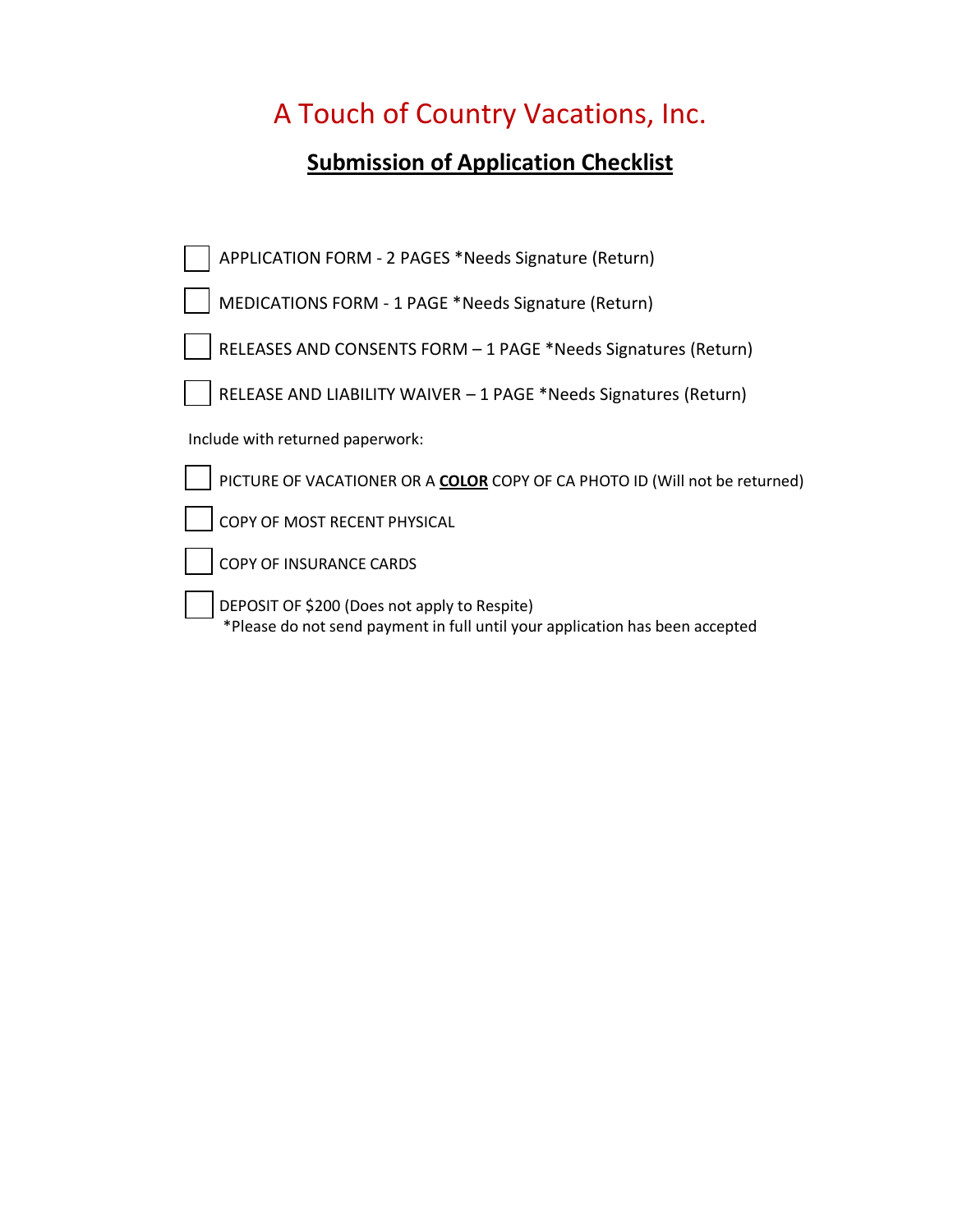### **APPLICATION FOR:**

## A Touch of Country Vacations, Inc.

P.O. Box 158 Ramona, CA. 92065 Phone: (760)789-8019 or Toll Free: (800)920-4473 www.ATouchOf CountryVac.net E-mail: triptree1@gmail.com Fax: (760)789-8018

| issues. Severe Behaviors are disqualifying. |                                                             | <b>Vacationer's Personal Information</b>                                                                                              | **Note: Vacationer's acceptance is based on space and A Touch of Country Vacation's ability to meet applicant's needs and safety/health |
|---------------------------------------------|-------------------------------------------------------------|---------------------------------------------------------------------------------------------------------------------------------------|-----------------------------------------------------------------------------------------------------------------------------------------|
|                                             |                                                             |                                                                                                                                       |                                                                                                                                         |
|                                             |                                                             |                                                                                                                                       |                                                                                                                                         |
|                                             |                                                             |                                                                                                                                       |                                                                                                                                         |
|                                             |                                                             |                                                                                                                                       |                                                                                                                                         |
|                                             |                                                             |                                                                                                                                       |                                                                                                                                         |
|                                             |                                                             |                                                                                                                                       |                                                                                                                                         |
|                                             |                                                             |                                                                                                                                       |                                                                                                                                         |
|                                             |                                                             | Note: If you are unavailable, the Emergency Contact will take responsibility for the vacationer in an emergency.                      |                                                                                                                                         |
|                                             |                                                             |                                                                                                                                       |                                                                                                                                         |
|                                             |                                                             |                                                                                                                                       |                                                                                                                                         |
|                                             |                                                             |                                                                                                                                       |                                                                                                                                         |
|                                             |                                                             |                                                                                                                                       |                                                                                                                                         |
|                                             | CONTACT RESPONSIBLE FOR DROP-OFF AND PICK-UP OF VACATIONER: |                                                                                                                                       |                                                                                                                                         |
|                                             |                                                             |                                                                                                                                       |                                                                                                                                         |
|                                             |                                                             | <b>Behaviors</b>                                                                                                                      |                                                                                                                                         |
|                                             |                                                             | behaviors or refusal to cooperate with ATCV Staff will not be accepted. See Policies and Protocol section.                            | Note: Severe undocumented behaviors can result in vacationer being sent home early without refund of fees. Assaultive or destructive    |
|                                             |                                                             |                                                                                                                                       | have read and understand the <i>Policies and Protocol</i> section of the application information.                                       |
|                                             |                                                             |                                                                                                                                       |                                                                                                                                         |
|                                             |                                                             | List behaviors and describe antecedents, frequency, and severity of behaviors and how they are handled (use attachment if necessary): |                                                                                                                                         |
|                                             |                                                             |                                                                                                                                       |                                                                                                                                         |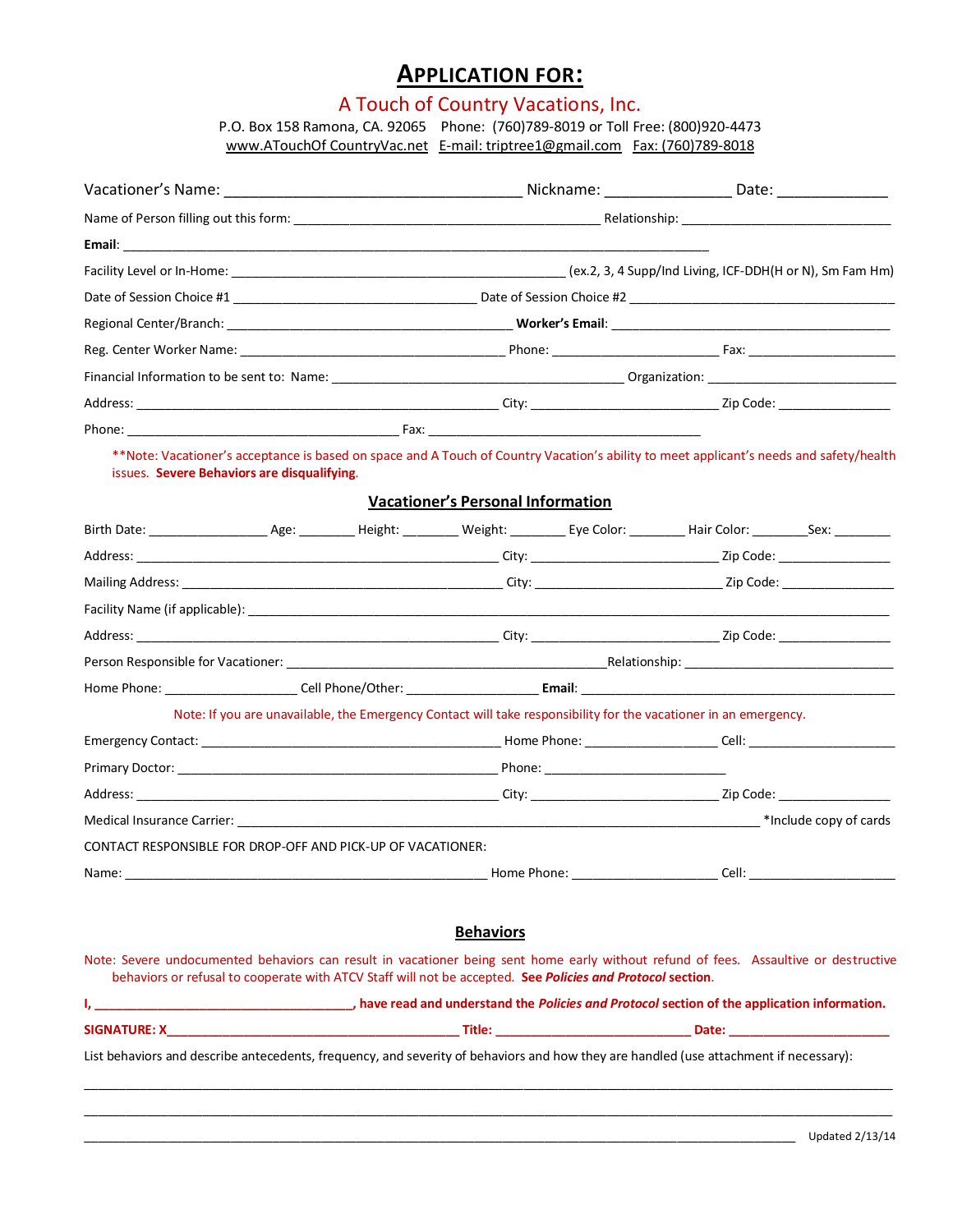### **Medications**

See *Medications Form*

### **Special Needs**

\*This information will assist staff in meeting the needs of your vacationer. Please tell us as much as possible.

| Is Applicant taking medications? No Yes Ves List medications on Medications Form.                            |  | <b>Medical/Physical Information</b> |  |                                                                                                                                                 |  |
|--------------------------------------------------------------------------------------------------------------|--|-------------------------------------|--|-------------------------------------------------------------------------------------------------------------------------------------------------|--|
|                                                                                                              |  |                                     |  |                                                                                                                                                 |  |
|                                                                                                              |  |                                     |  |                                                                                                                                                 |  |
|                                                                                                              |  |                                     |  |                                                                                                                                                 |  |
|                                                                                                              |  |                                     |  | Uses wheelchair? _____________ Manual? ________________ Electric? _____________ Collapsible? _____________ Can transfer weight? _______________ |  |
|                                                                                                              |  |                                     |  | Uses walker? _____________ If yes, please read "Other Protocols" section of Policies and Protocols form. *Needs a rental wheelchair?            |  |
| Does Applicant have trouble sleeping? _________________ Awake during the night? ___________________          |  |                                     |  |                                                                                                                                                 |  |
|                                                                                                              |  |                                     |  |                                                                                                                                                 |  |
| Does Applicant wear dentures? _________________Have orthodontic brace? ___________                           |  |                                     |  |                                                                                                                                                 |  |
|                                                                                                              |  |                                     |  |                                                                                                                                                 |  |
|                                                                                                              |  |                                     |  |                                                                                                                                                 |  |
|                                                                                                              |  |                                     |  |                                                                                                                                                 |  |
|                                                                                                              |  |                                     |  |                                                                                                                                                 |  |
|                                                                                                              |  |                                     |  |                                                                                                                                                 |  |
| IMPORTANT: I have read and understand the POLICY AND PROTOCOL section for A TOUCH OF COUNTRY VACATIONS, INC. |  |                                     |  |                                                                                                                                                 |  |
| x.                                                                                                           |  |                                     |  |                                                                                                                                                 |  |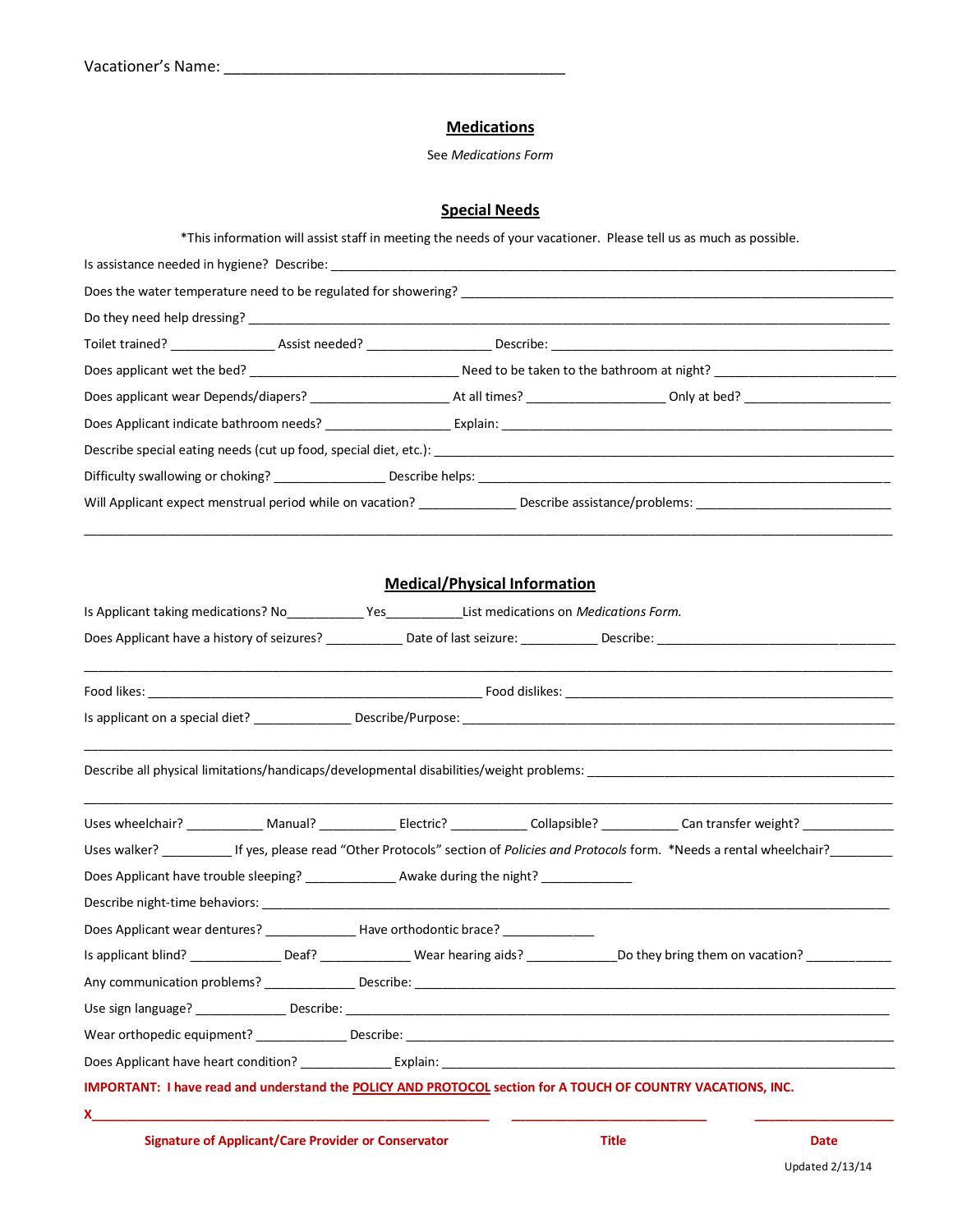# A Touch of Country Vacations, Inc. **Medications Form**

| Session |  |
|---------|--|
|         |  |

Vacationer Name (Please Print)

Instructions:

1."Medication" - List name of medication as it appears on label and the reason for it.

2. Under "Dose" list dosage as indicated on label.

3. Check [V] time of day (A.M., P.M., etc.) dosage is to be administered (indicate specific time only if doctor requires)

| Medication / Purpose         | <b>Dose</b> | AM | <b>Lunch</b> | PM | <b>Bed</b> |
|------------------------------|-------------|----|--------------|----|------------|
|                              |             |    |              |    |            |
|                              |             |    |              |    |            |
|                              |             |    |              |    |            |
|                              |             |    |              |    |            |
|                              |             |    |              |    |            |
|                              |             |    |              |    |            |
|                              |             |    |              |    |            |
|                              |             |    |              |    |            |
| PRNs for Behaviors/Pain/Etc. |             |    |              |    |            |
|                              |             |    |              |    |            |
|                              |             |    |              |    |            |

### ADDITIONAL INFORMATION:

List any information that will assist A Touch of Country Vacations, Inc. to aid vacationer with personal needs: (Possible medications administration problems - suggestions, prosthetics, topical medications, etc.):

### MEDICATIONS CHART [ATCV staff only]

Staff administering medication will place initials in space each time dosage is given.

|                             | <b>MON</b>                                                     | <b>TUES</b> | <b>WEDS</b> | <b>THURS</b> | <b>FRI</b> | <b>SAT</b> | <b>SUN</b> |
|-----------------------------|----------------------------------------------------------------|-------------|-------------|--------------|------------|------------|------------|
| AM<br>Lunch<br>PM<br>Bed/HS |                                                                |             |             |              |            |            |            |
|                             | Staff Initials: 1.<br>Staff Initials: 2.<br>Staff Initials: 3. |             |             |              |            |            |            |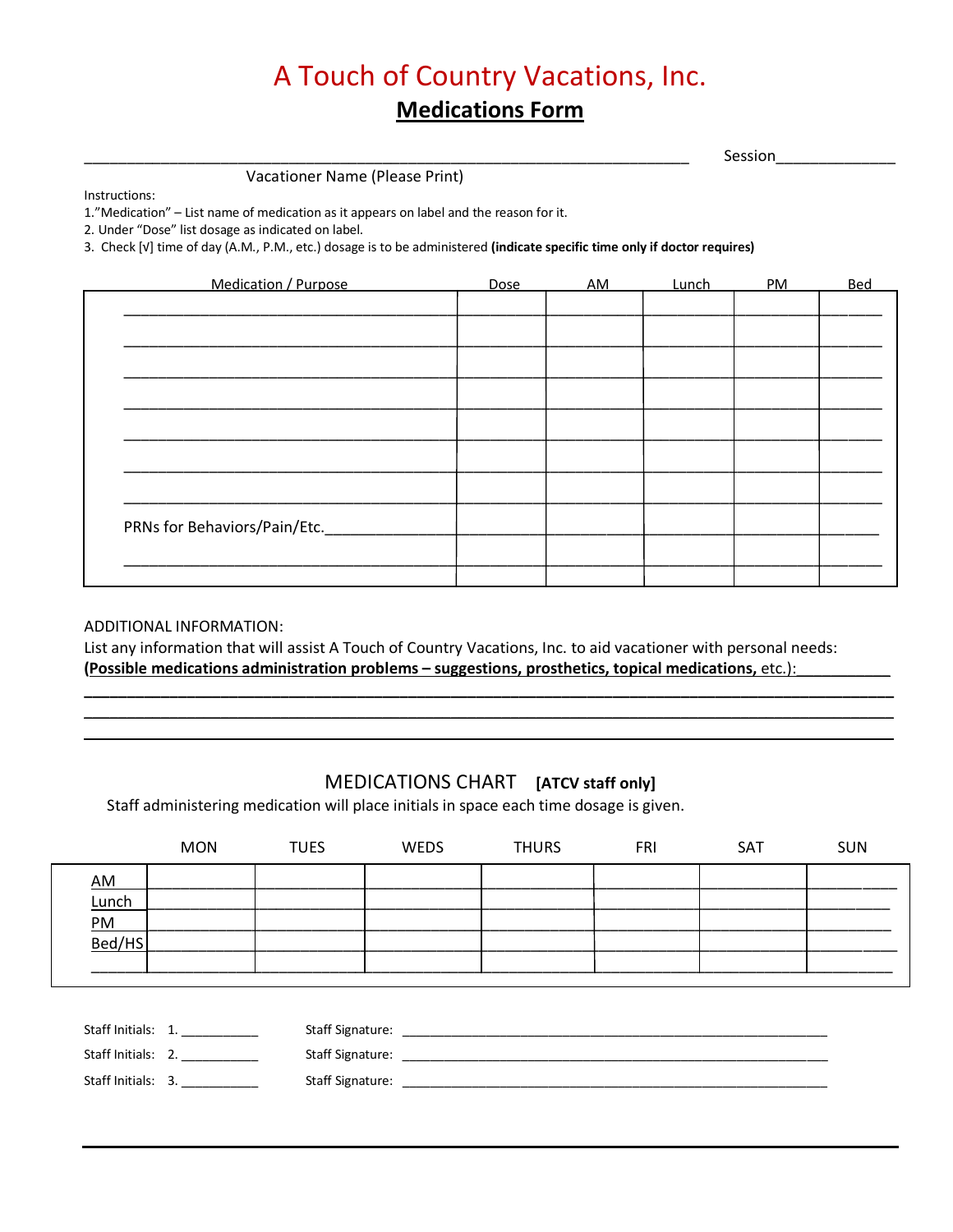## A Touch of Country Vacations, Inc. **Releases and Consents Form**

Vacationer's Name: **Acceptance of Terms of Vacation Fees/Refund Policy** Vacationer or Conservator, if appropriate, agrees to the stated fees for the confirmed session and guarantees full payment for same. Fees will either be paid in advance of the session or by agreement with the Directors of **A Touch of Country Vacations** for an alternative method of payment. Once the vacation has started, if the vacationer decides to leave or is sent home due to behavioral or medical reasons, all fees will be retained by A Touch Of Country Vacations, Inc. If ATCV, Inc. cannot accept vacationer or cancels the session you are requesting, all fees will be returned by ATCV to vacationer or may be applied to another session if you wish. **If Session is cancelled in advance by vacationer** or their designee: 75% of fee (less deposit) will be returned if cancellation is within 6 weeks prior to start of session. 50% of fee (less deposit) will be returned if cancellation is within 5 weeks prior to start of session. 25% of fee (less deposit) will be returned if cancellation is within 4 weeks prior to start of session. No fees will be returned if cancellation if cancellation is less than 2 weeks prior to start of session. \*I have reviewed and understand the Fees and Refund Policy, of A Touch of Country Vacations, Inc. SIGNATURE: X\_\_\_\_\_\_\_\_\_\_\_\_\_\_\_\_\_\_\_\_\_\_\_\_\_\_\_\_\_\_\_\_\_\_\_\_\_\_\_\_\_\_\_\_\_\_\_\_\_ Date: \_\_\_\_\_\_\_\_\_\_\_\_\_\_\_\_ Vacationer/Conservator \*Signature of Witness: X\_\_\_\_\_\_\_\_\_\_\_\_\_\_\_\_\_\_\_\_\_\_\_\_\_\_\_\_\_\_\_\_\_\_\_\_\_\_\_\_\_\_\_\_\_ **Photo Release** I authorize the use of likeness, voice, and words of this vacationer while on vacation for the purpose of advertising or communicating the purposes and activities of A Touch of Country Vacations, Inc. and to send home with vacationers. I understand the above will be used with discretion and no photos will be taken of an inappropriate nature or when privacy would normally be expected. I have reviewed and understand and accept the terms of A Touch of Country Vacations, Inc. advertising policy. Signature: X\_\_\_\_\_\_\_\_\_\_\_\_\_\_\_\_\_\_\_\_\_\_\_\_\_\_\_\_\_\_\_\_ \*Witness: \_\_\_\_\_\_\_\_\_\_\_\_\_\_\_\_\_\_\_\_\_\_\_\_\_\_\_\_\_\_\_\_\_

### **Authorization To Release Information and Administer Emergency Medical Treatment**

I, \_\_\_\_\_\_\_\_\_\_\_\_\_\_\_\_\_\_\_\_\_\_\_\_\_\_\_\_\_\_\_\_\_\_\_\_\_\_\_\_\_\_\_\_\_\_\_\_\_\_\_\_\_\_\_\_\_\_, authorize any representative/employee

(Name of Responsible Party)

of A Touch of Country Vacations, Inc. to release the following specific information and/or documentation and to administer emergency First Aid/CPR, and for any emergency center/hospital to provide emergency dental or medical care prescribed by a physician (M.D.), osteopath (D.O.) or dentist and the dispensing of specifically prescribed medication by A Touch of Country Vacations, Inc. staff.

(Vacationer's full name)

This information is required to facilitate medical treatment in the event of an emergency and also to reimburse the treating person/organization for same. This authorization is to remain valid from the substandance of from one year from today's date, whichever is shorter. This care may be given under whatever conditions are necessary to preserve life, limb, or well being of the person named above.

|                                                                                                                                                                                                                                                                                                                                                | Date: ____________ |                      |  |  |
|------------------------------------------------------------------------------------------------------------------------------------------------------------------------------------------------------------------------------------------------------------------------------------------------------------------------------------------------|--------------------|----------------------|--|--|
|                                                                                                                                                                                                                                                                                                                                                |                    | Date: ______________ |  |  |
| <b>Updated 2/13/24</b><br>Date: the contract of the contract of the contract of the contract of the contract of the contract of the contract of the contract of the contract of the contract of the contract of the contract of the contract of the cont<br>*Signature of witness required if vacationer used "mark" or cannot sign full name. |                    |                      |  |  |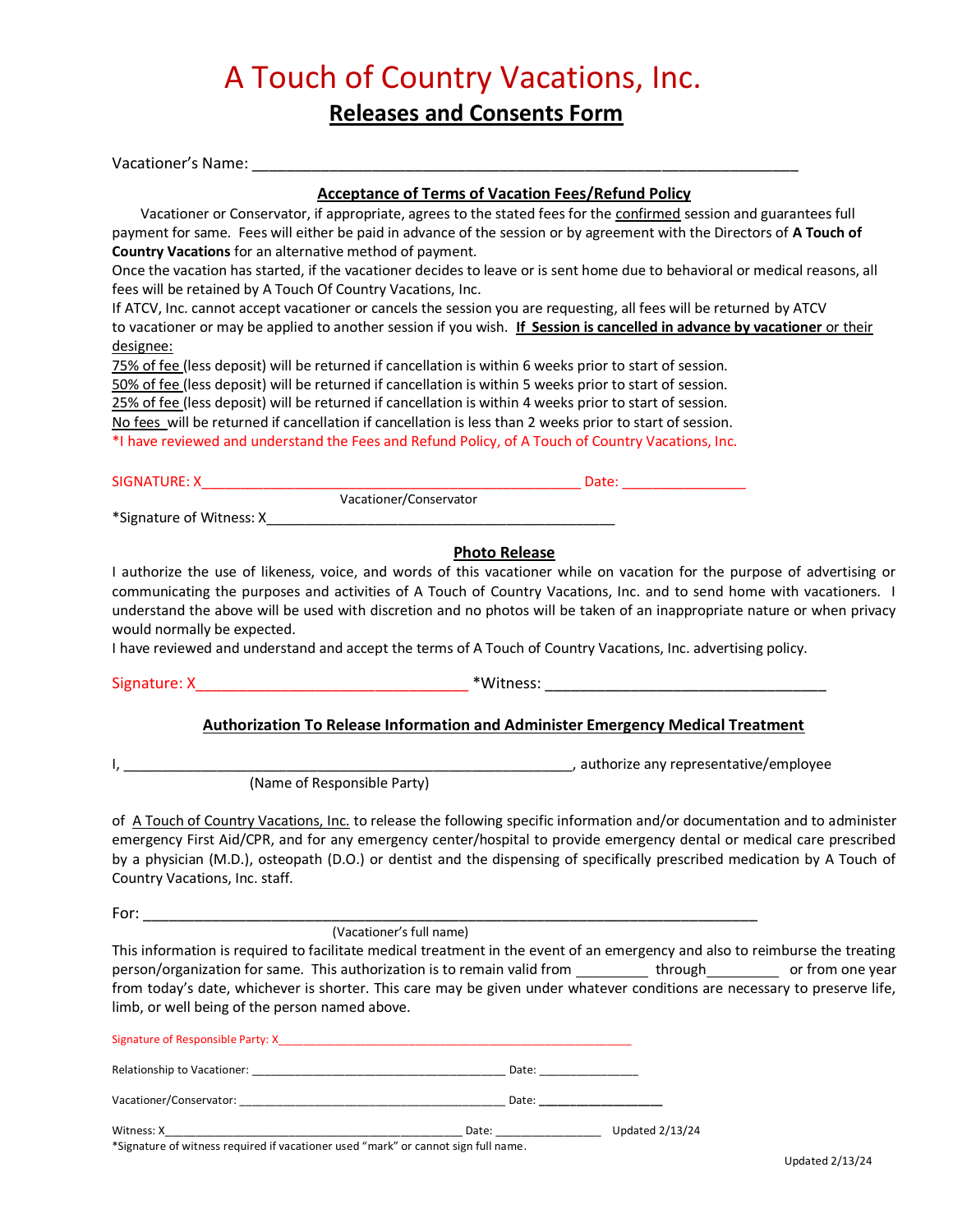## A Touch of Country Vacations, Inc. **RELEASE & LIABILITY WAIVER**

**A Touch of Country Vacations, Inc.** makes every attempt to maximize safety for our guests. The application process is comprehensive, not for the purposes of exclusion, but to clarify and enhance the self-help needs and health issues of vacationers. Activities are designed to accommodate the limitations of each person. Notwithstanding, there are potential risks involved with any exposure to new environments. The following is a standard waiver typically used by vacation services.

As a non-conserved adult or guardian/conservator of an adult participant in **A Touch of Country Vacations, Inc.,** I am fully aware of the hazards involved in exposing vacationers to new activities and new people.

On behalf of myself, my executors, administrators, heirs, next of kin, successors, and assigns to:

Or; I, the undersigned, do hereby represent that I am, in fact, acting in such capacity and agree on behalf of the vacationer and his/her executors, administrators, heirs, next of kin, successors, and assigns to:

A. waive, release and discharge A Touch Of Country Vacations, Inc., its officers, agents, employees and volunteers from any and all damages, claims, demands, losses or causes of action of any and every kind, including for my death, disability, personal injury, property damage, property theft or actions of any kind which may hereafter accrue to me and/or my estate, arising out of or relating to any vacation activity or occurrences;

B. indemnify and hold harmless A Touch Of Country Vacations, Inc., its officers, agents, employees and volunteers from and against any and all liabilities, damages, claims, demands, losses, or causes of action made by other individuals or entities as a result of my involvement in or actions during the vacation; and

C. assume full responsibility for the risk of bodily injury, death, disability or property damage arising out of or related to the above-described activities.

I, the undersigned participant, voluntarily sign this agreement, acknowledge that I have read and understand the above release, waiver and indemnification, and intend my signature below to be a complete and unconditional release of all liability to the most liberal and most inclusive extent allowed by the law of the State of California.

My signature below also confirms that if I failed to understand anything in this document, I have sought and received and explanation of its meaning and significance to my complete satisfaction.

| Vacationer's Name:                                                                |  |
|-----------------------------------------------------------------------------------|--|
| *Signature of witness required if vacationer uses "mark" or cannot sign full name |  |
|                                                                                   |  |
| <b>(OR IF CONSERVED)</b>                                                          |  |
|                                                                                   |  |
| (Print)                                                                           |  |

**Send this form along with other information, consent and waiver forms.**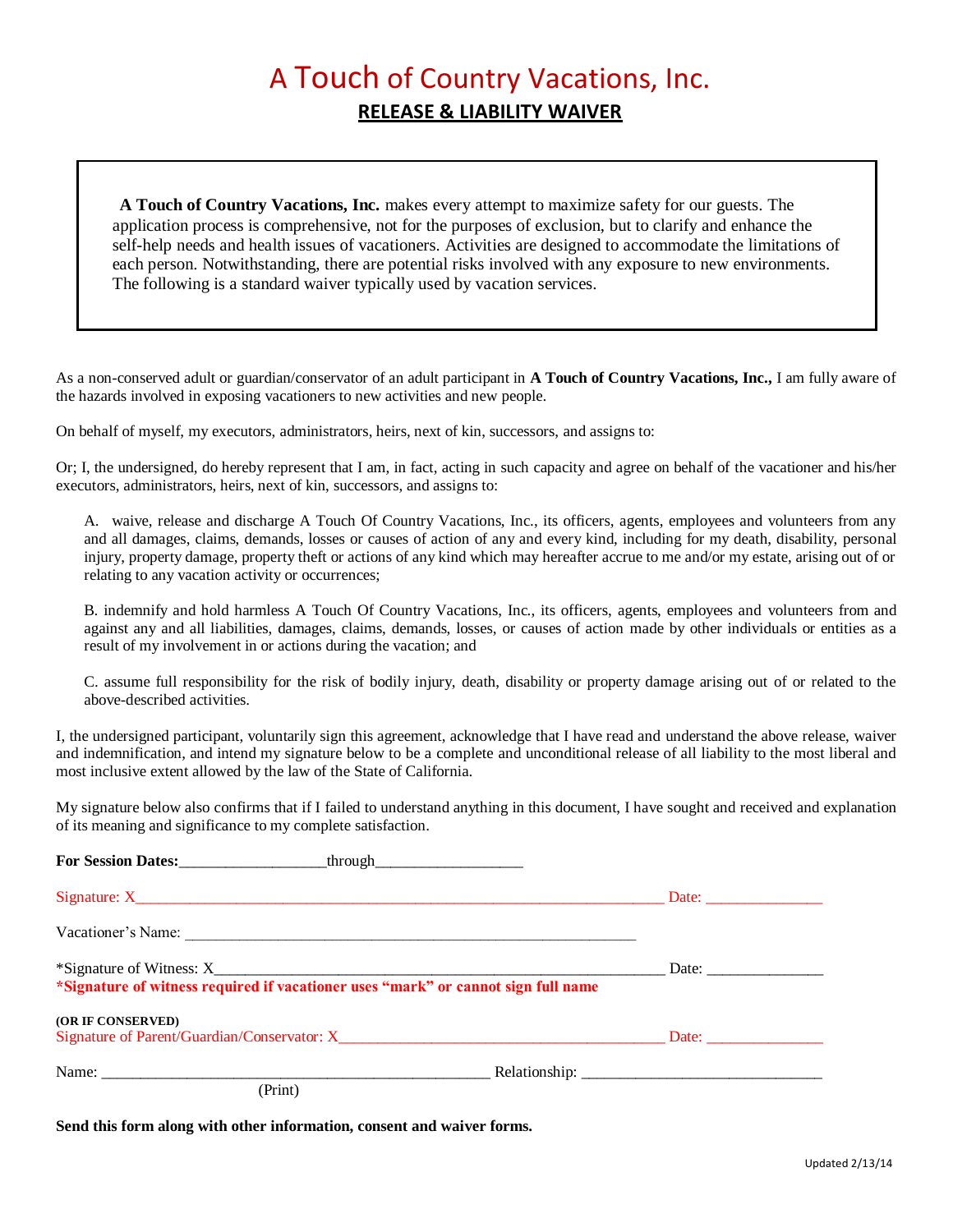### **POLICIES AND PROTOCOL**

\*Please Read Completely AND Keep for your Records

Note: A minimum number of vacationers are required per session. If a session is not filled it will be cancelled and an alternative session of your choosing will be offered.

### **Vacation Exclusion Policy**

**A Touch of Country Vacations, Inc. is unable to accommodate the following:**

 **Behaviors: (Please call us if you have questions about your vacationer's behaviors)**

 **Any aggressive/assaultive behaviors, smearing, stealing, running away, refusal to follow directions in regard to safety or health situations, property destruction (i.e. stuffing toilets), and sleeping disorders (awake at night).** 

**Smokers - Smoking will not be permitted due to secondary smoke and fire hazard.**

**Medical Issues:**

**Positive for Hepatitis or Tuberculosis.**

**Note: Discretion must be exercised by care providers in sending clients who have serious behaviors/medical issues that must be treated or monitored by a health professional. ATCV staff is limited to First Aid/CPR only. Invasive procedures such as insulin injection, tracheal or colostomies are beyond our scope of care. Failure to disclose these conditions/behaviors will result in the vacationer being returned and fees retained by A Touch Of Country Vacations, Inc.**

### **Please complete the following and mail back**

- 1) Application with a recent photograph picture will not be returned.
- 2) Personal Information Section
- 3) Send \$200.00 deposit (check or money order) to A Touch Of Country Vacations, Inc. (Does not apply to ELARC or Respite)
- 4) Medications Form (also copy of most recent physical and insurance card/s)
- 5) Releases and Consents/Liability Waiver Forms with needed signatures.

**\*Please be sure that all forms requiring signatures have been signed. The application will not be accepted without completed forms and proper signatures.**

### **Fees**

#### Read the fee return policy on the Releases and Consents Form

The balance of the fees are due three weeks (or 15 working days) prior to the session. *The confirmation or denial will be mailed back by ATCV with either an acknowledgment of the depositor a return of the deposit with an explanation.*

### **Advanced Payment Plan (Quick trust spend down)**

An advanced payment plan is available – make small or larger payments toward a future vacation.

### **Medications Protocol**

 *Fill out enclosed Medication Form. This will be mailed back to us.*

- 1) Please make sure all oral medications are bubble packed (a different bubble pack for each time of day) "AM, Noon, PM, HS or Bedtime"). Birth control pills are an exception. Please call if bubble packs are a problem.
- 2) Upon departure for vacation, at pick-up points, responsible person will bring bubble packs and "other" meds to designated vacation staff. Indicate if meds regimen has been altered since Medication Form was originally submitted with Vacation Application. Changes will be noted.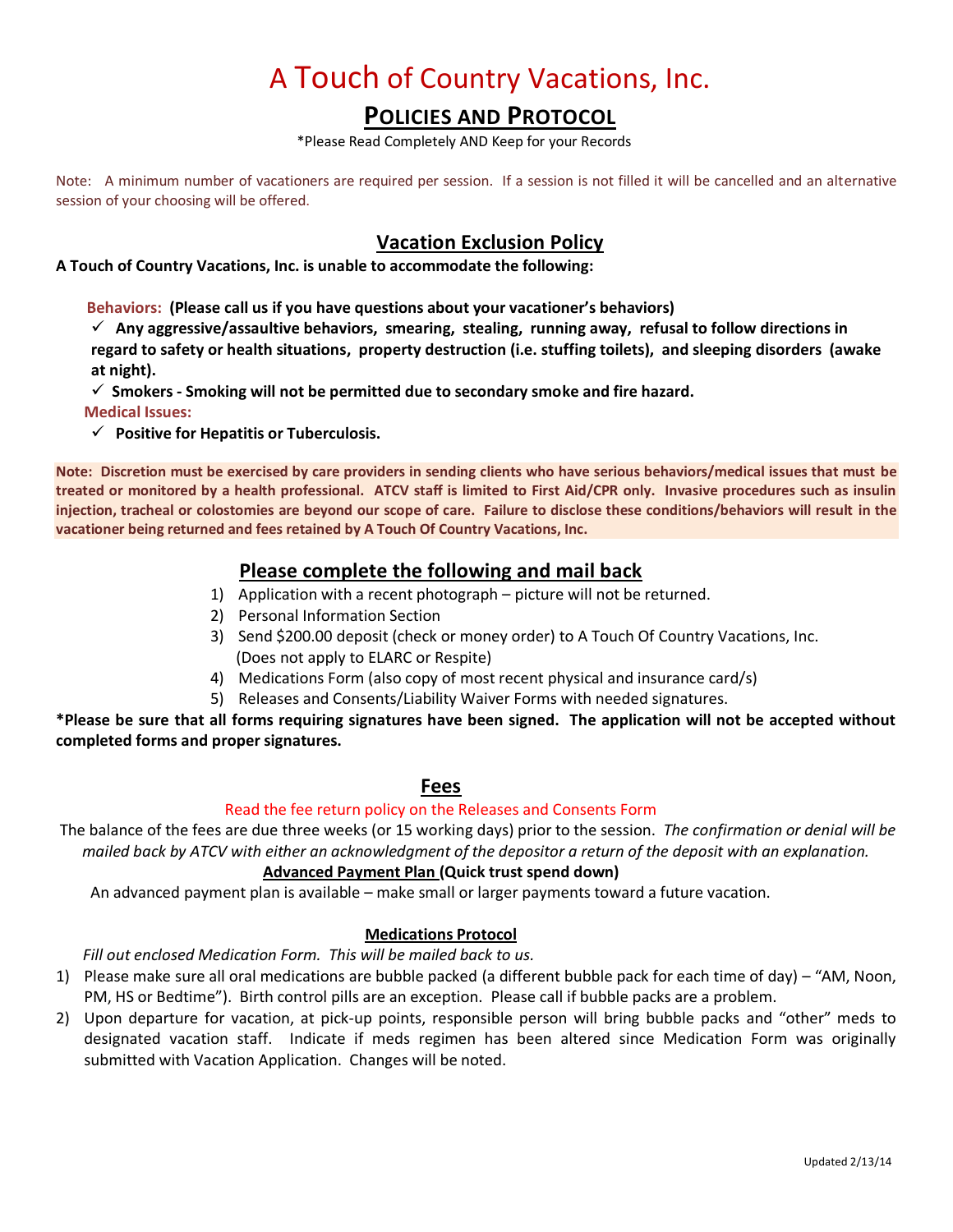### **Policies And Protocol continued…**

### **Physical**

Send copy of latest physical, signed by physician or qualified practitioner and COPIES of all insurance cards (MediCal, MediCare, etc.) with application.

### **Money Handling**

A Touch of Country Vacations, Inc. will not be responsible for spending money vacationers carry on their person or in their luggage. Vacationers should bring their own money for gaming or miscellaneous purchases. If requested, our agency can assist with money securing, purchases, and retrieval of change and provide receipts.

### **Transportation Policy**

Transportation will be managed by either sedan, van, bus, charter bus, or any appropriate vehicle, depending upon the size of the group and choice of vacation session.

A Touch of Country Vacation's responsibility for vacationer services begins when he/she is received at the transportation pick-up point and ends when vacationer is dropped off at the end of the session.

Vacationers will be provided a map and approximate times of the pick-ups. Exact pick-up times will be communicated closer to the session date. Vacationers must be on time for the pick-ups. Most sessions include several pick-up locations and times must be coordinated. Vacationers who are late may be left behind.

### **Other Protocols**

Vacations are conducted in a retreat setting. **Sleeping accommodations** usually have two to several persons in a room, depending on the facilities used – a lot of flexibility is needed. Males and females are quartered separately at all times. There is no provision for sleeping arrangements for married couples. There are no exceptions.

Vacationers and staff are normally early risers and a 10:00 PM lights out policy will be observed during the vacation session so that sleepers are not disturbed.

**Smoking** is not permitted due to the problem of secondary smoke inhalation for our vacationers and fire hazard at some of our locations.

**\*For the comfort and safety of the vacationer who has difficulty walking, uses a walker, or gets easily tired after a short distance**, a wheelchair needs to be provided for outings. If one is not provided, ATCV can arrange for a wheelchair rental only at the outing locations where they are available (i.e. Sea World, SD Wild Animal Park, SD Zoo). ATCV needs to be notified in advance and the additional rental price will be added to the session cost. If a wheelchair is not provided, and not available, there is a chance that the vacationer will not be able to participate in the outing.

**A TOUCH OF COUNTRY VACATIONS, INC.** RETAINS THE RIGHT TO EXERCISE DISCRETION IN DETERMINING THE APPROPRIATENESS AND POSSIBLE EXCLUSION OF AN ACTIVITY BASED ON THE VACATIONER'S SUITABILITY (I.E. BEHAVIORS, MEDICAL ISSUES, AND SAFETY).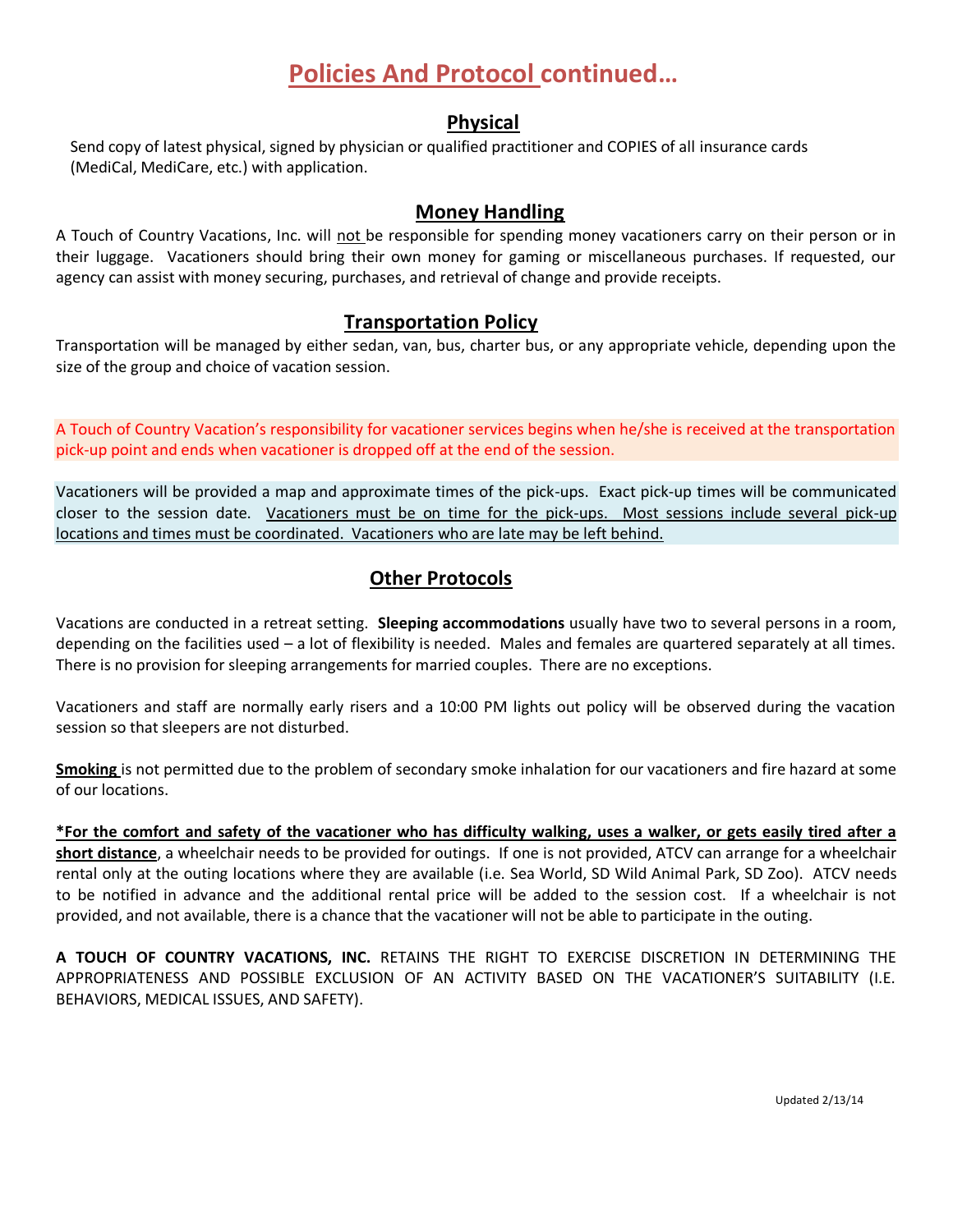### **Summary of Application Process/Meds Protocol**

**(Retain for your information)**

### **Medication Instructions Review**

- Please make sure all **ORAL** meds are bubble packed (a different bubble pack for each time of day) "AM, Noon, PM, HS". Birth control pills are an exception. Please call if bubble packs are a problem.
- Ground Transportation: Upon departure for vacation, at pick-up points, responsible person will bring bubble packs and other meds to designated vacation staff. Do not place medications in luggage. Indicate if meds regimen has been changed since meds form was originally submitted with application. Changes will be noted.

### **Summary of Vacation Application/Confirmation Process**

### **STEP ONE**: **Fill out and send all paperwork at the same time:**

- 1) Application, Medications Form, Releases and Consents Form, and Release and Liability Waiver
- 2) Current photo (will not be returned) or copy of ID picture
- 3) Copy of most recent physical
- 4) Copies of insurance cards (MediCare/MediCal/etc.)
- 5) \$200.00 deposit for each vacationer (Contact us for current ELARC policy/No deposit for Respite)
- 6) We provide billing invoices upon request

### **STEP TWO**: **You will be sent**:

- 1) A Confirmation Notice (or phone call) acknowledging acceptance of vacationer, \$200.00 deposit, and a reminder of amount due, with date due.
- 2) If spot in vacation session is denied, you will be notified by mail/phone. Also the deposit of \$200.00 will be returned.
- 3) Note: Vacationer's acceptance is based upon space and A Touch of Country Vacation's ability to meet vacationer's needs and health/safety issues.

### **STEP THREE: On the first day of vacation session:**

- 1) Bring bubble packed meds, "other meds", and updates of meds changes to ATCV staff at transportation pickup point.
- 2) Pack what is recommended on Personal Checklist provided.
- 3) Make sure bag and all possessions are labeled with Vacationer's name as appropriate.
- 4) For transportation, drop-off and pick-up points will be the same location.